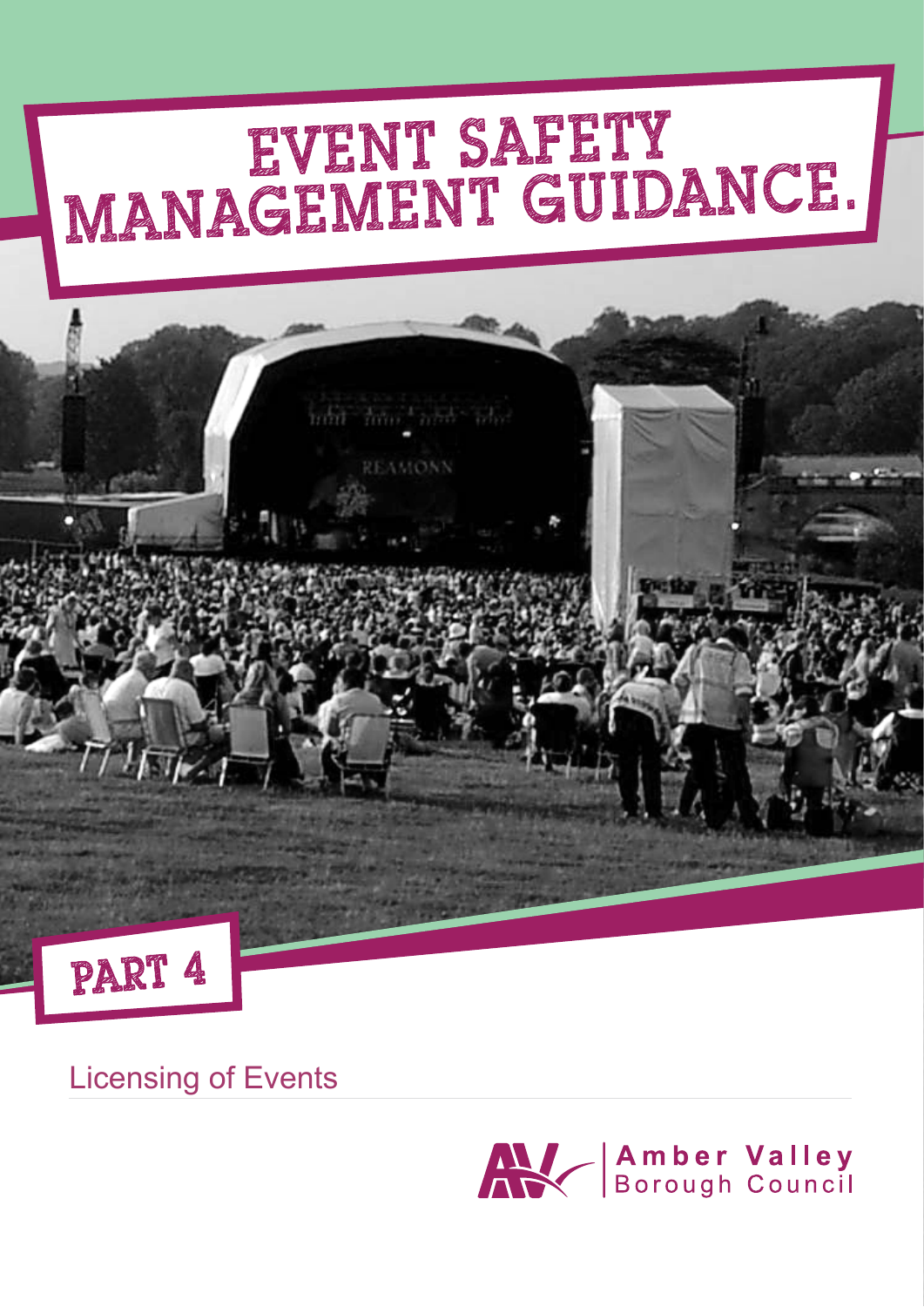

## Licensing Act 2003

The Licensing Section at Amber Valley Borough Council co-ordinates and administers the process of licensing events and issuing licences, authorisations and permits.

If you are organising an event it is always a good idea to contact the Licensing Team to discuss the activities that will be carried out, so we can ascertain if a licence will be required. It is advisable to make contact early in your planning stage to avoid abortive work. Ideally you should initially contact us at least 6 months before a licence is required.

The Licensing Section is more than happy to assist applicants for event licenses in completing their application. Please telephone us for an appointment and one of our Officers will be pleased to help you make your application.

## Licensing Objectives

You need to bear the four licensing objectives in mind when completing your application for a premises licence. They are:

- Prevention of public nuisance;
- Prevention of crime and disorder;
- Public safety;
- The protection of children from harm.

## What do I need a licence for?

You need to obtain a premises licence for the following activities:

- To sell or supply alcohol
- To supply alcohol to a club member, or to sell alcohol to a guest of a club member
- To provide regulated entertainment
- To sell late night refreshment (hot food or drink between 11.00pm and 5.00am)

# What is regulated entertainment?

The following kinds of entertainment are regulated entertainment:

- 1. Performance of a play
- 2. Film exhibitions
- 3. Indoor sporting events
- 4. Boxing or wrestling exhibitions (including martial arts)
- 5. Live music (karaoke included)
- 6. Recorded music
- 7. Performance of a dance

The Live Music Act 2012 has amended the Licensing Act 2003 and no licence is required for the following activities taking place between the hours of 08:00 and 23:00 on any day:

- Performance of a play in the presence of any audience of no more than 500 people
- Indoor sporting event in the presence of no more than 1,000 people
- Performance of dance (unless of a sexual nature) in the presence of any audience of no more than 500 people
- Live music (unamplified) any location and no audience restriction
- Live music (amplified) in a workplace in the presence of an audience of no more than 200 people
- Live music on licensed premises (whilst open for the sale of alcohol) – in the presence of an audience of no more than 200 people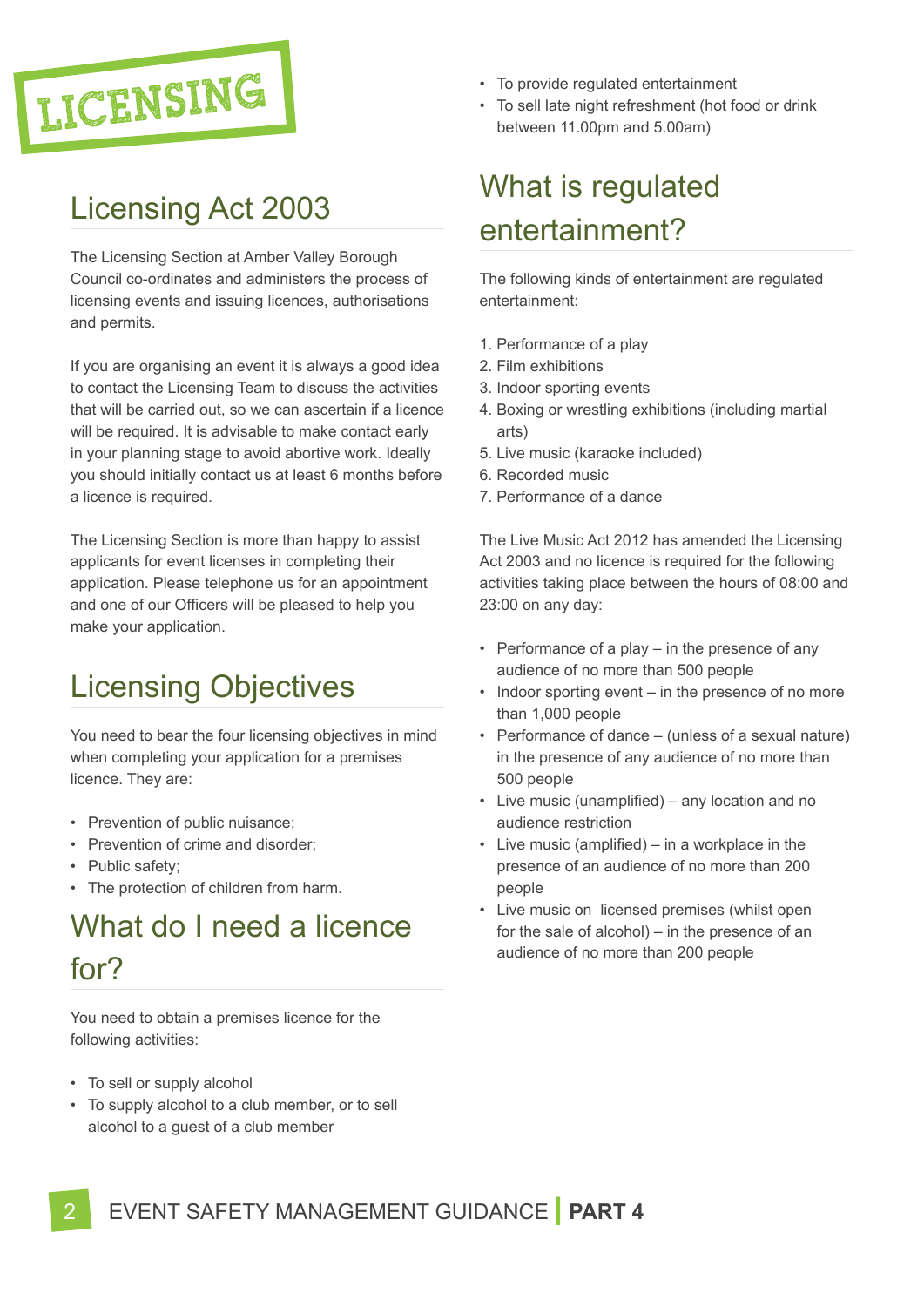# What about one off events and special occasions?

If you are holding a licensable activity that falls into both the following categories

- Less than 500 people attending
- Lasting for not more than 168 hours

you can hold your event by submitting a Temporary Event Notice (TEN) to the Licensing Section. This notice allows you to hold a licensable activity on premises that are not currently licensed, or to hold activities an existing licence does not permit.

If your event/activity falls outside these restrictions, you will require a full premises licence.

You may apply for a standard TEN which must be served on all the below bodies at least 10 working days prior to the event, not including the day of service or the day of the event. There is the provision for a late TEN, which must be submitted between 5 and 9 working days prior to the event.

The TEN must be served on:

- The Licensing Section of Amber Valley Borough Council
- The Environmental Health Department

and

• Licensing Section of Derbyshire Constabulary (currently based at Heanor Police Station, Geofrey Street, Heanor DE75 7ED)

Please be aware that should representations be made against a late TEN, a counter notice will be issued and the event cannot go ahead. However in the case of a standard TEN the applicant may attend a Panel Hearing which will determine the application. It is therefore in your best interest to make an application for a TEN as early as possible. Further information on TEN's is available from the Licensing Section.

#### General Information

Many of the larger events will require a full premises licence rather than a temporary event notice (TEN). Such events would normally include street fairs, carnivals, circuses, outdoor music festivals, agricultural shows, etc. where more than 499 persons are expected to attend the event at any one time.

Remember, the Licensing Authority require up to two months under the licensing laws to process your premises licence application. You should therefore ensure that you organise and submit your application well in advance of your event. The Licensing Section recommends that you submit your application at least 3-6 months before the event. If your event involves the supply of alcohol, then you will need a nominated Designated Premises Supervisor (DPS) in your premises licence application. They must give their written consent and hold a personal licence to sell alcohol by the time your event begins.

The Licensing Section strongly recommends that event organisers contact responsible authorities in advance of drafting/submitting a licence application. The responsible authorities (including the Police, Fire Service and Environmental Health Department) are normally in a position to offer expert and specific advice on the promotion of the four licensing objectives, and practical experience of dealing with events. This approach can both minimise the potential for responsible authority representations (objections) against your proposals and help ensure that your event runs smoothly and safely.

Some event organisers also actively advise and consult local residents and the parish/town council directly on their proposed event (although this is not a statutory requirement).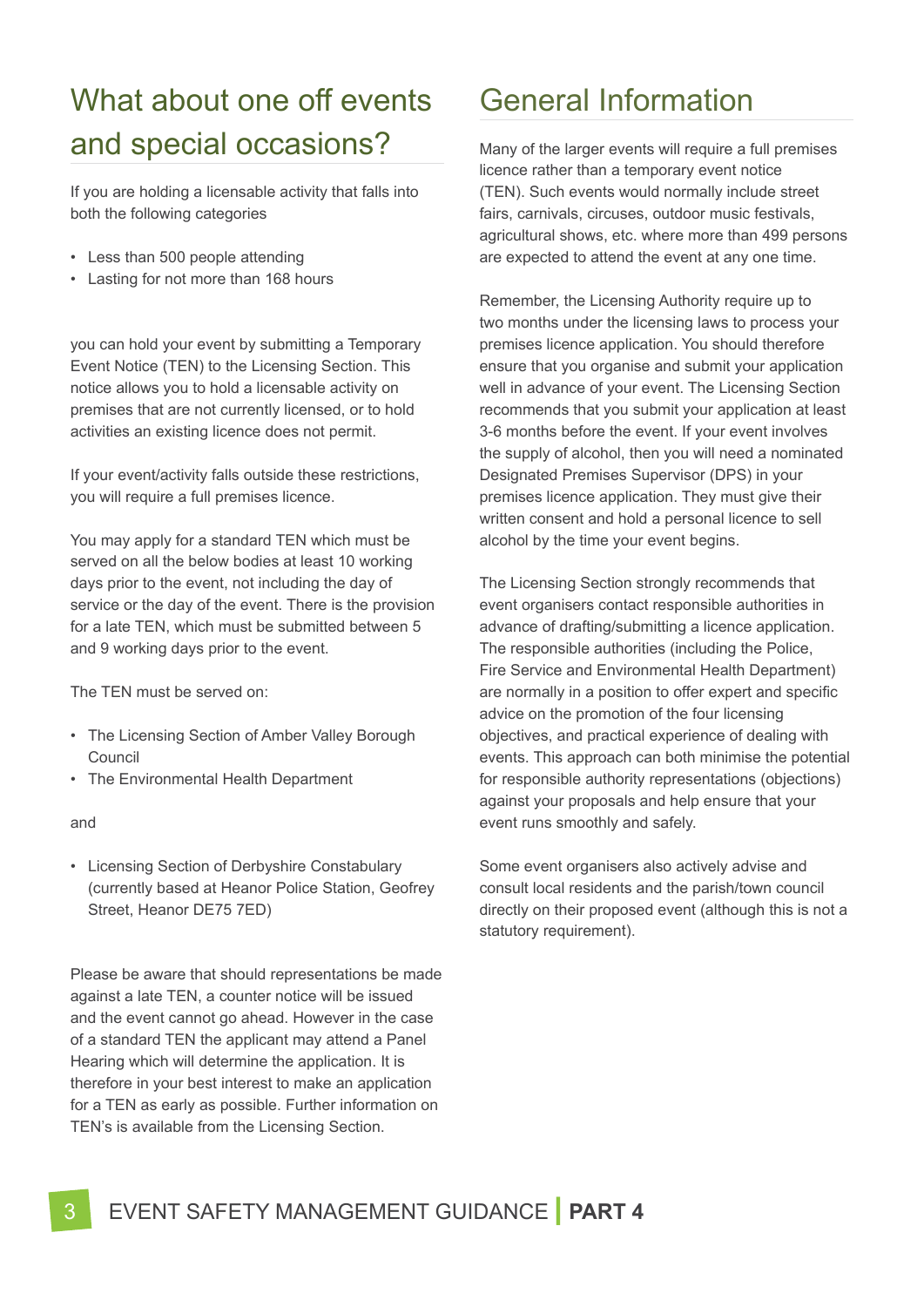#### Procedural Information

The Licensing application form contains a notes page and you should read these notes carefully prior to completing the form.

A 'premises' under the 2003 Act can be any place including part of a street, field, market square, temporary structure as well as a building (or part of a building). Certain exemptions can apply to certain types of 'premises' (such as churches). You should contact the Licensing Section if you require further guidance in this respect.

The statutory requirements for applying for a premises licence for an event are no different to an application for a permanent licence for a public house, bar or entertainment venue. You will need to provide a plan of the premises, advertise the application in a local newspaper and on the premises, serve a copy of the full application to all responsible authorities and pay any statutory fee applicable to your application.

Remember, if you are seeking a Premises licence for Council owned land (such as a public park) then you will need to ensure that you serve a copy of your application to the Health and Safety Executive as well as all other responsible authorities under the 2003 Act. A minimum of 3 months notice is required in respect of events to be held on Council owned land.

It is helpful to persons with an interest in your application if you give an indication, within your operating schedule, of the maximum number of persons (including staff and performers) you anticipate will attend your event at any one time. Normally your premises licence will be time limited to the day or days of your event.

The application form provides a space for you to provide this information. However an alternative option may be for you to apply for a licence which authorises licensable activities by your society/organisation for a set number of days each year – the date of the event to be notified in writing to the Licensing Authority, Derbyshire Police and the Derbyshire Events Safety Advisory Group (whilst the Group is in operation)

prior to the event. This would save the need for you to apply for a licence each year and also give you the opportunity of holding a licence, which is not restricted to a particular date or weekend each year.

Carefully check the fee payable with your application. Some premises, which may include fields, streets, village greens etc. will not have their own Non-Domestic Rateable Value (NDRV) and therefore pay the lowest (Band A) licence fee. However some premises may be part of a premise that is rated and that fee will apply to your application. This could for example apply to an open space, within the boundaries of a factory, being used for licensable activities. To check NDRV for your particular premises then access the Valuation Office Agency (VOA) website: **www.voa.gov.uk**

Additional licence fees may be payable if your event is attended by 5000 or more persons.

An integral part of your licence application is the plan of the premises, which you must provide by law. Plans should be drawn to a scale of 1:100, unless written agreement has been agreed with the Licensing Team to submit the plan to an alternate scale (for example 1:200, or in the case of open spaces 1:2500).

The plan should indicate each area of the premises, which is required to be licensed. This includes all areas, which may be accessed by the public during a licensed event.

You do not need to have your plan professionally drawn but it must contain the information set out by Regulation and clearly identify and delineate the area you are seeking to licence. You may wish to specify an ordnance survey map reference to help identify the area.

In order to assist the Licensing Section and responsible authorities understanding your application you may wish to provide more than one plan. This can be helpful for applications where, for example, a marquee or staging/seating area is erected in a field. You could consider showing the marquee or stage in a scale of 1:100 with the surrounding area as a site plan at scale 1:2500.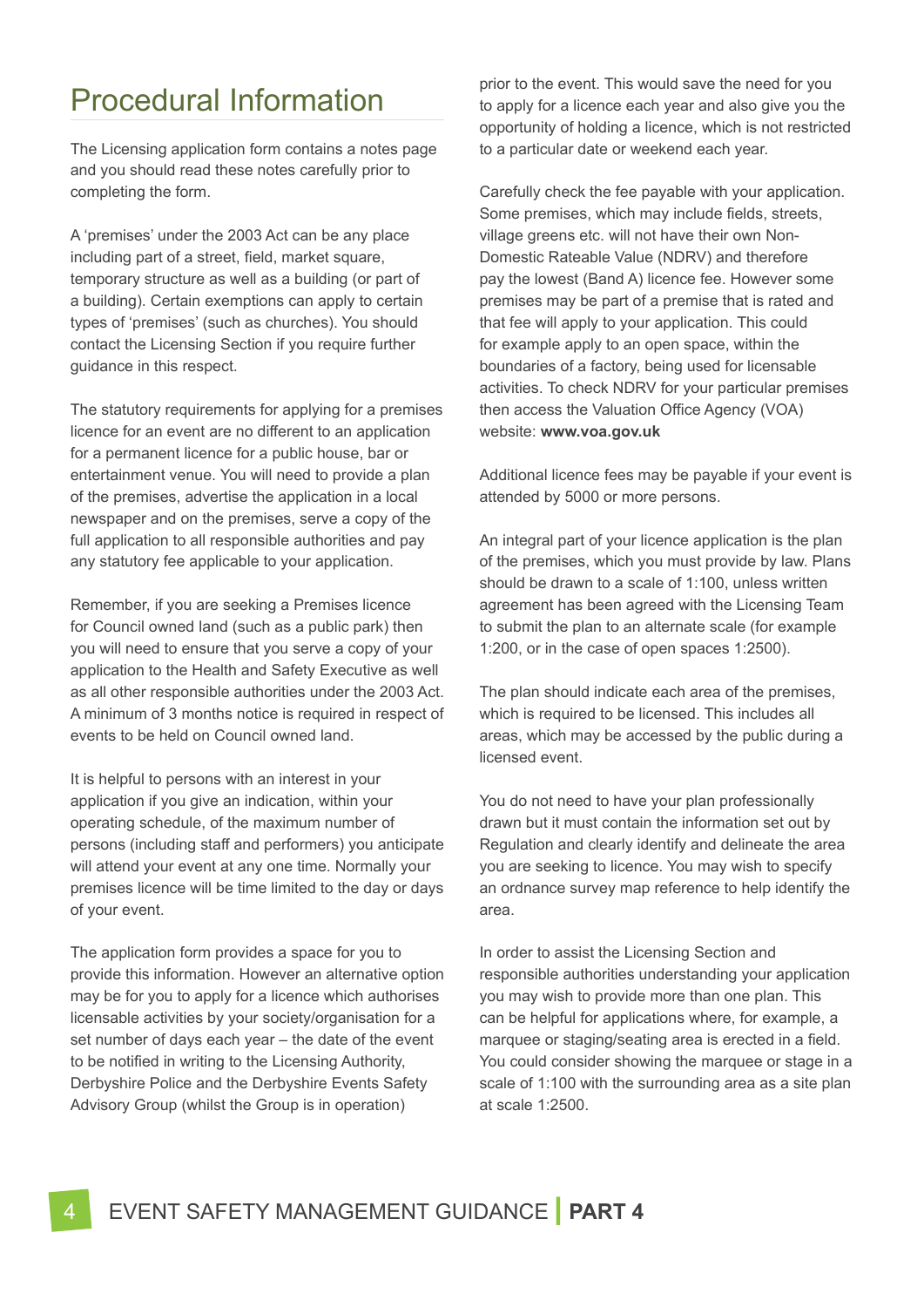In some cases you may not, at the time of application, know the exact final layout and finer details of your plan. Matters such as seating/staging arrangements may change after you submit the application.

You may wish to consider providing in your operating schedule a commitment to provide the relevant authorities with a more detailed or any revised plan shortly before your event takes place.

## Operating Schedule

The operating schedule forms part of the licence application. It is the document that outlines what activities are proposed, when these activities will take place, the overall opening hours and how the activities will be managed, particularly in respect of the licensing objectives.

One of the most critical parts of the operating schedule is the section where the applicant describes the steps intended to promote the four licensing objectives. Careful consideration of what is entered is advised. What is written in this section will be translated into conditions on the licence.

A risk assessment should be done on the proposed activities to identify the risks to the licensing objectives. These risks should then be addressed and an operating schedule should emerge from the risk assessment.

# What Happens to your **Application**

Any of the responsible authorities and/or members of the public are entitled to make representations about your application, provided they are relevant to one or more of the licensing objectives. However, representations received from members of the public are likely to carry more weight if the person lives or runs a business in the vicinity of the premises concerned.

If representations are received a Licensing Panel (consisting of Councillors) will determine your application. You will be invited to attend the meeting in support of your application.

The Panel will determine your application and should you be dissatisfied with the decision made you may appeal to South Derbyshire Magistrates'Court.

A copy of the Licensing Act 2003 can be viewed via the following link:

http://www.legislation.gov.uk/ukpga/2003/17/contents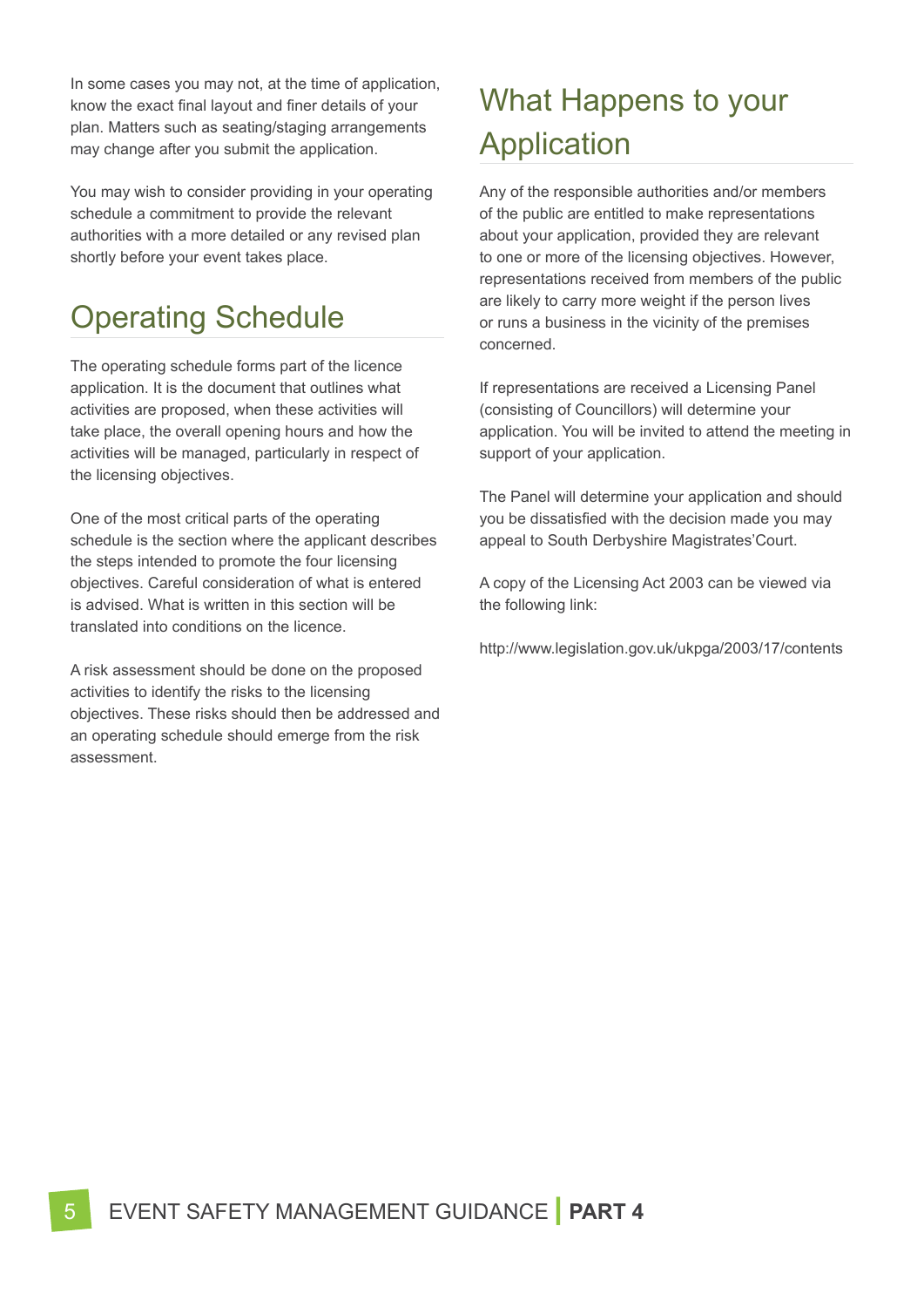# Amber Valley Borough Council Licensing Policy

The Council's Statement of Licensing Policy is available on the Council's website: **www.ambervalley. gov.uk**. The Authority's enforcement protocol, licensing guidance and other related information is available by contacting the Licensing Section.

## Charitable Collections

You will require a street collection permit available from the Licensing Section in order to carry out a charitable street collection within the Amber Valley Borough Council area. If the collection takes place on private property / land then authorisation is not required from the Council. However it is always advisable to obtain the consent of the landowner before undertaking such a collection.

## Lotteries, Raffles and Similar Gambling Activities

The Gambling Act 2005 strictly regulates lotteries, raffles and other forms of gambling. In most instances gambling activity must be registered with the Local Authority or the Gambling Commission. However incidental non-commercial lotteries, private lotteries, customer lotteries and free draws and prize competitions enjoy exemption from registration. The exemptions are dependent on rules contained in the 2005 Act and accompanying regulations. All other lotteries and raffles need to be registered either with the Local Authority or the Gambling Commission.

By far the most common exempt raffle is an Incidental Non-Commercial Lottery. Such a lottery is exempt from the usual raffle/lottery registration requirement provided certain criteria can be met.

These lotteries or raffles will usually be held as part of a fundraising event such as a bazaar, village fete, dinner dance, sporting or athletic event or other entertainment of a similar character. The proceeds of the event, must along with the proceeds of the lottery or raffle, be used for a purpose(s) other than private gain (i.e. charitable purposes or benevolent purposes). In addition the exemption can only be made where the raffle or lottery is deemed to be small and 'incidental' to the main event on that day.

A fundraising social event with an entrance fee would be non-commercial if the profits went to the relevant benevolent society but would not be non-commercial if the profits were retained by the organiser for private gain.

With regard to incidental non-commercial lotteries it is important to note that the 2005 Act specifies that:

- the promoters of the lottery may not deduct more than £100.00 from the proceeds in respect of
- the expenses, such as the cost of printing tickets, hire of equipment, etc.
- not more than £500 can be spent on prizes.
- the lottery cannot involve a rollover of prizes from one lottery to another.
- all tickets must be sold at the location during the event, and the result made public while the event takes place.

Alcohol can legally be offered as a prize at a noncommercial event. However the alcohol prize must be in a sealed container.

Further information regarding the legality of lotteries is available in the Gambling Commission document 'Lotteries and the Law (Gambling Act 2005) - Advice for society and local authority lotteries (May 2007)'. The document is available on the Commission's website (**www.gamblingcommission.gov.uk**) or by contacting the Council's Licensing Section.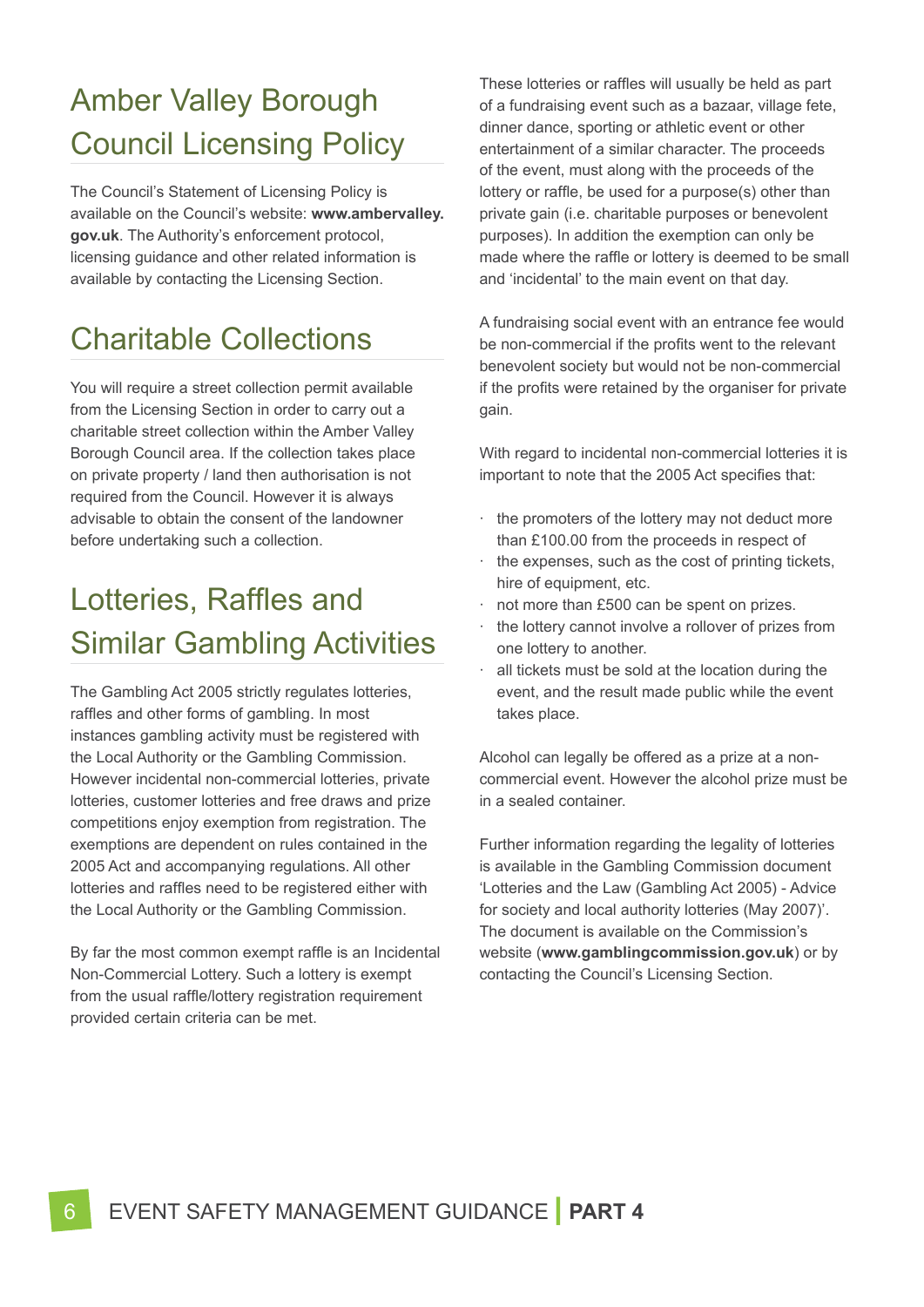# Can I run a 'race night' for charity?

"Race nights" are events in which participants stake money on the outcome of recorded or virtual races, where the selection is totally dependent on chance, and where no "odds" or "form" are available to assist the selection.

As a general principle, "race nights" may only take place at events where none of the proceeds from the event itself are used for private gain, and all participants must be told what "good cause" is to benefit from the profits from the gaming. No authorisation is required to operate this kind of gaming provided that all the relevant statutory requirements are complied with.

Further information regarding race nights, including the statutory requirements, can be found on the Gambling Commission's website **www.gamblingcommission.gov. uk**)

# Can I organise a casino night at which proceeds go to charity?

For many years, commercial organisations have offered to provide equipment and gaming staff to persons organising non-commercial casino nights. Organisers will not require authorisation for these events provided that the event is a non-commercial event (i.e. no part of the proceeds is to be appropriated for the purpose of private gain).

Proceeds are defined as: The sums raised by the organisers (whether by way of fees for entrance or for participation, by way of sponsorship, by way of commission from traders or otherwise), minus the amounts deducted by the organisers in respect of costs reasonably incurred in organising the event.

No authorisation is required to operate this kind of gaming provided that the statutory conditions are complied with.

Further information regarding casino race nights, including the statutory conditions, can be found on the Gambling Commission's website **www. gamblingcommission.gov.uk**)

The law controlling gambling activity is extremely complex. If you are in any doubt about the legality of a proposed gambling event, it is recommended that you seek independant legal advice as a matter of urgency.

## Street Trading

The Council has designated certain streets as consent or prohibited streets for the purposes of street trading. Where a street has been designated a prohibited street no street trading is allowed. In those streets, which are consent streets a specific street trading consent is required from the Council before trading is allowed. Some types of trade (such as pedlars and news vendors) are exempt from the restrictions. Further information is available from the Licensing Section.

## Licensing Contact Details:

The Licensing Section Amber Valley Borough Council The Town Hall Ripley DE5 3BT

Telephone 01773 841602 E-Mail: licensing@ambervalley.gov.uk

## Further useful information:

Performing Rights Society (PRS) Licence

The Performing Right Society (PRS) is a non-profit making membership organisation. The PRS collect royalties from music users across the UK on behalf of their members (the writers and publishers of copyright music). The majority of premises using music will already have a PRS Music Licence. However, if you do not currently have a PRS Music Licence and are thinking of using music in your event, you will need to check the situation with the PRS. You can view more details regarding the PRS at **www.prsformusic.com**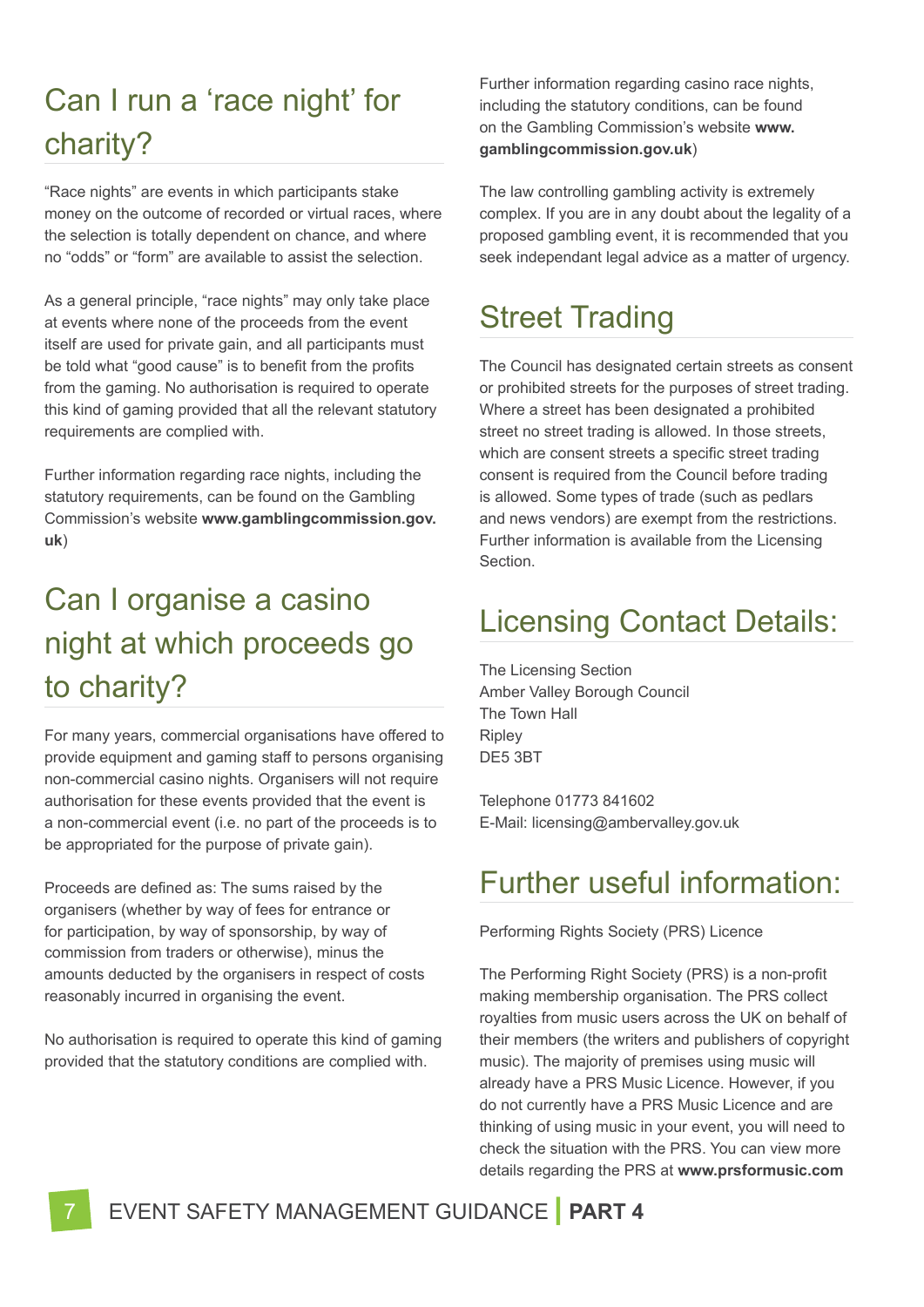## Smoke Free Legislation

From 1 July 2007, virtually all enclosed public spaces and work places in England became subject to Smoke Free Legislation. Virtually all workplaces used by more than one person are affected. Anyone wanting to smoke will have to go outside.

The law applies to anything that can be smoked. This includes cigarettes, pipes (including water pipes such as shisha and hookah pipes), cigars and herbal cigarettes.

Managers of smokefree premises have legal responsibilities to prevent smoking and to ensure that no smoking signs are displayed as required by the law.

For more information on the smokefree law go to: **www.smokefreeengland.co.uk**